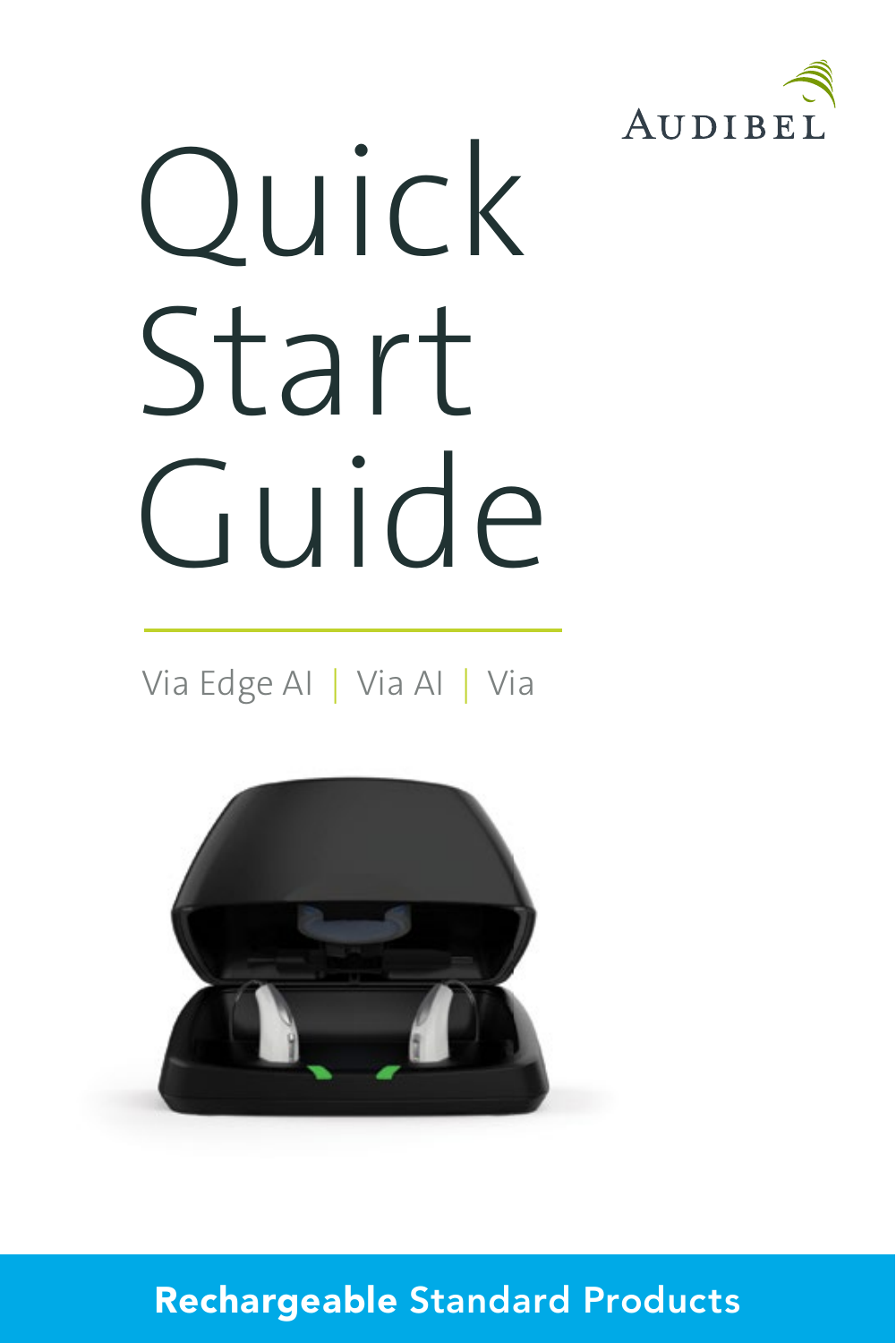At Audibel, we believe that to hear better is to live better.

## *Get the most out of your hearing aids*

Please visit **audibel.com/care** for additional tools and resources including:

- Instructional videos
- Operations manuals
- Product brochures

**Via Edge AI, Via AI** and **Via Rechargeable** hearing aids help you stay connected to the people and things you love most. These 2.4 GHz hearing aids offer Audibel's most advanced technology with supreme sound quality and features, customizable to fit your unique hearing needs.



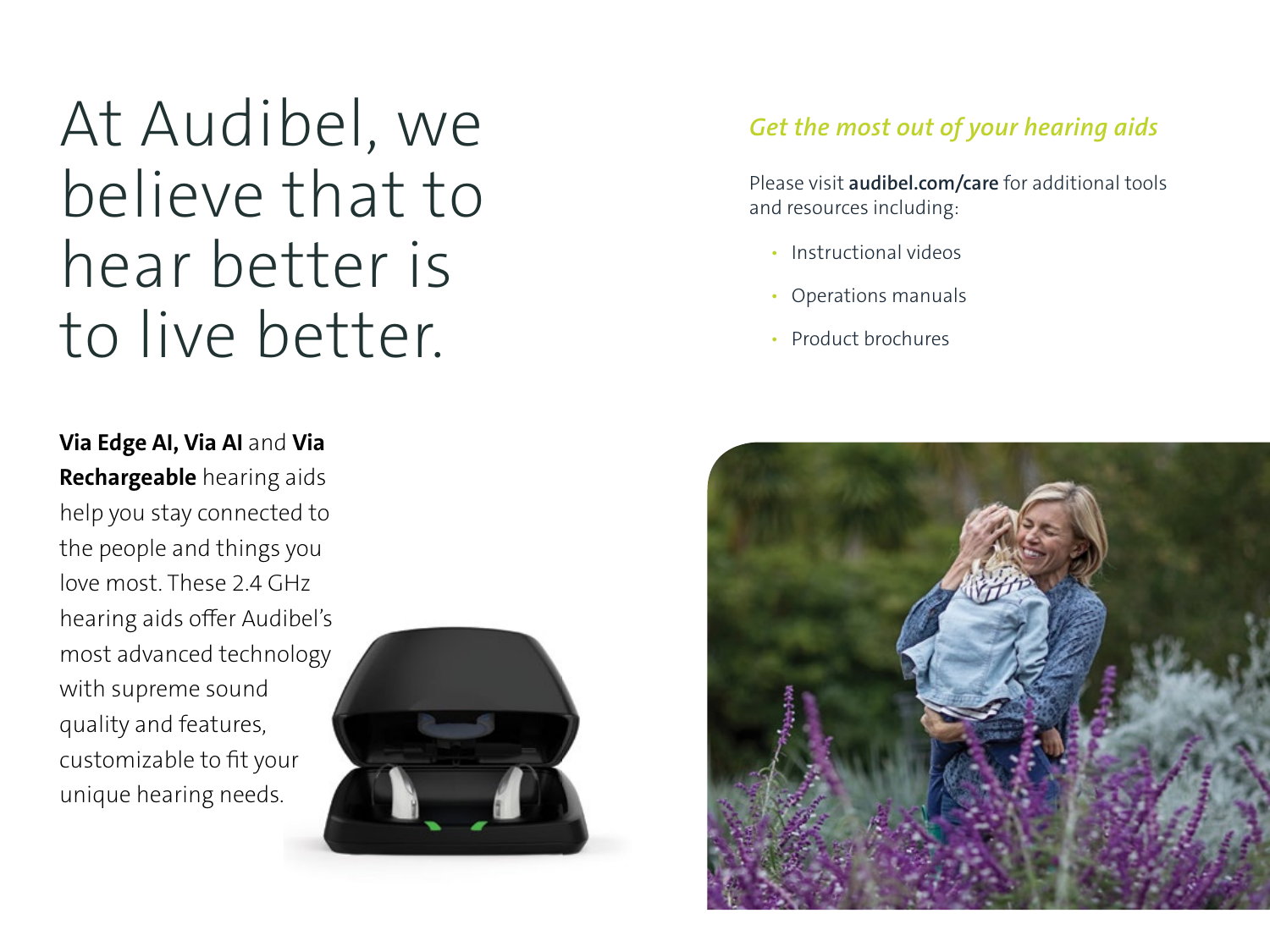## Charging Your Hearing Aids



- Place your hearing aids in the charger with the earbuds or earmolds resting inside the reservoir.
- Your hearing aids will turn off automatically and begin to charge.
- Note: The LEDs corresponding to each hearing aid:
	- Glowing Green = Charging
	- Solid Green = Fully Charged
	- Blinking Red = Fault State. To reset, remove the hearing aids from charger, wait until LED turns off and re-insert aids. If Fault State continues, call your hearing professional.
- When charging without the charger cord, the LEDs turn off when the hearing aids are fully charged to preserve the on-board battery.
- Charging occurs with the lid open or closed; hearing aids will be fully charged in under 3 1/2 hours.
- It is safe to store hearing aids in the charger after they are fully charged and any time that you are not wearing them.
- Hearing aids will automatically power on when removed from the charger.
- To illuminate LEDs when the charger is not plugged in, remove a hearing aid from its charging port for three seconds and then reinsert it. LEDs illuminate for 10 seconds before turning off.
- The desiccant puck provided will be effective for 3–6 months depending on moisture in the hearing aids and humidity. When the desiccant puck fades from blue to white, it should be replaced.
- If you will not be wearing your hearing aids for an extended period of time (i.e, weeks), remove both the plug from the charger and the hearing aids from the charging ports. You will need to manually power off the hearing aids by pressing the user control on each hearing aid for three seconds.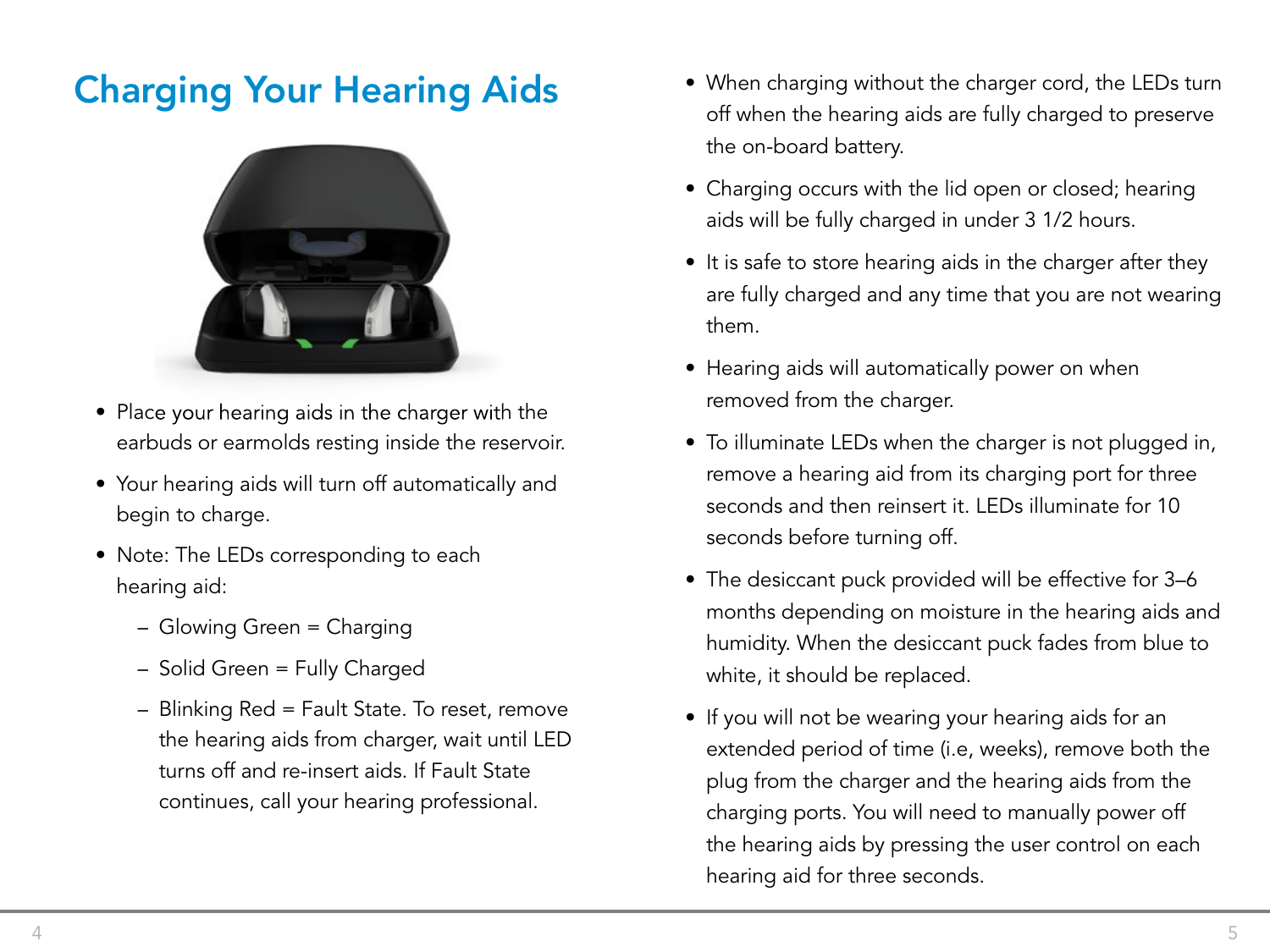# Power On & Off

- ON The hearing aids will power on automatically after removing them from the charger. There is a delay that allows you time to insert your hearing aid into your ear.
- ON If the hearing aid is manually powered off, pressing the user control for three seconds will power it on. The delay still exists, to give you time to insert the hearing aid into your ear.
- OFF The hearing aids will power off automatically when placed in the charger port. Charging will proceed.
- OFF The hearing aids can be powered off manually by pressing the user control for three seconds.

# System Care

## HEARING AID CARE

Keep your hearing aid clean. Heat, moisture and foreign substances can result in poor performance.

- Use a cleaning brush or soft cloth to clean debris from around the user control, microphone and battery compartment.
- Inspect the receiver, earbud and wax guard regularly.

• Never use water, solvents, cleaning fluids or oil to clean your hearing aid.

#### CHARGER CARE

Keep your charger clean. Heat, moisture and foreign materials can result in poor performance.

- Use the provided cleaning brush to keep the charging ports and hearing aid microphones clear of debris.
- Do not use water, solvents or cleaning fluids to clean the charging ports.
- Keep lid closed as much as possible to avoid dust and debris buildup.
- Store your charger in a clean and dry location such as a dresser or shelf rather than the bathroom or kitchen.

To ensure the longest life of your rechargeable hearing aid batteries and the batteries in the charger:

- Fully charge hearing aid batteries every night.
- Do not expose to excess heat, i.e., do not store on a window sill or in a hot car.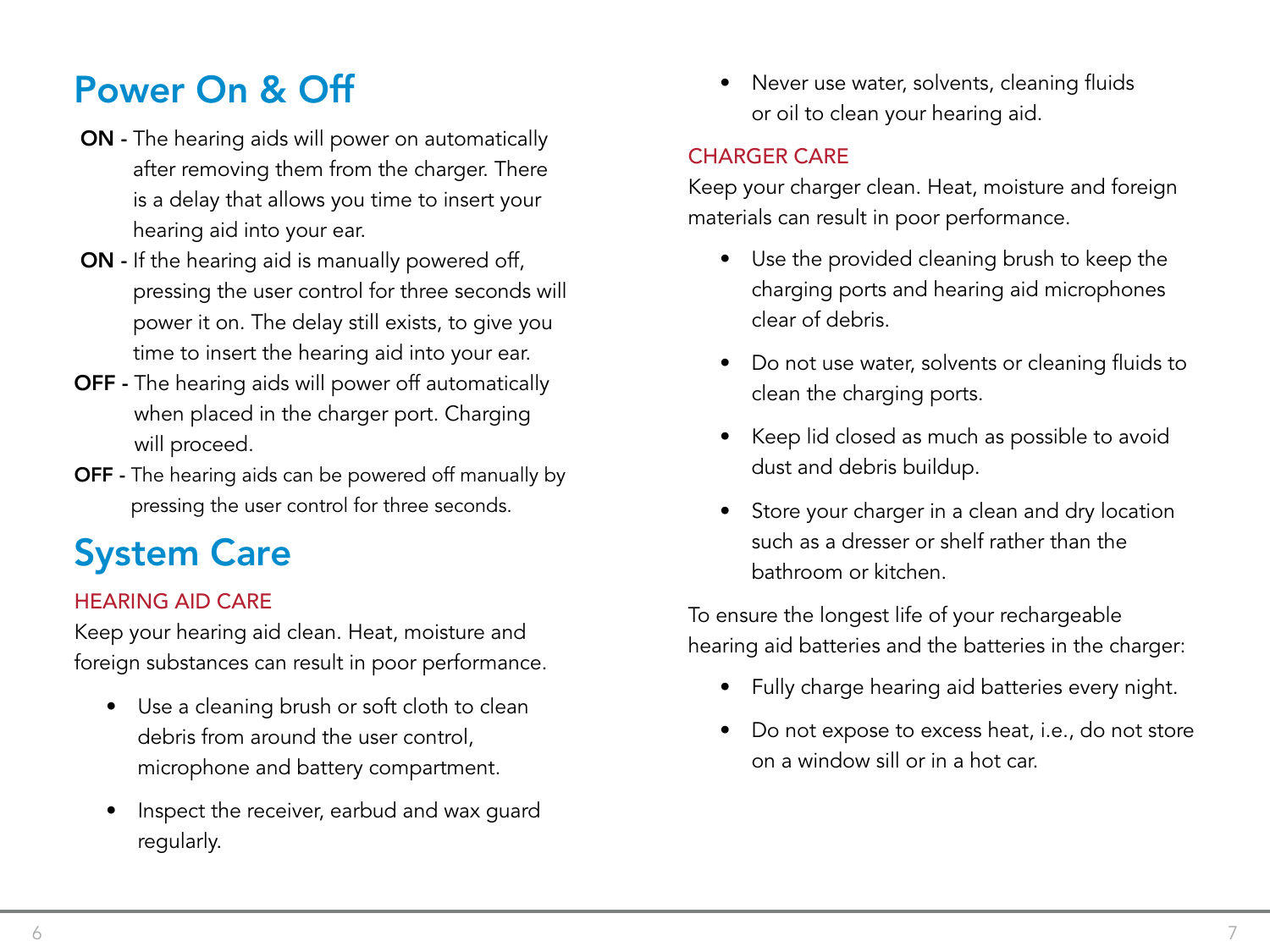# Helpful Hints

- Do not take apart your hearing aids or insert the cleaning tools inside them.
- When not in use, place your hearing aid in the storage container and store:
	- In a dry, safe place
	- Away from direct sunlight and heat to avoid extreme temperatures
	- $-$  Where you can easily find them
	- Safely out of reach from children and pets

# Hear Clear Receiver Wax Guards

RIC hearing aids integrate disposable Hear Clear earwax protection. The innovative wax guards prevent earwax accumulation in the hearing aid receiver. When you need to replace your wax guards, please follow the instructions below.

- 1. Insert empty end of the application stick straight into used wax guard in hearing aid.
- 2. Pull straight out (do not twist) on stick to remove used wax guard.
- 3. Use opposite end of stick to firmly insert clean wax guard straight into hearing aid.
- 4. Pull straight out (do not twist) to remove stick and discard.

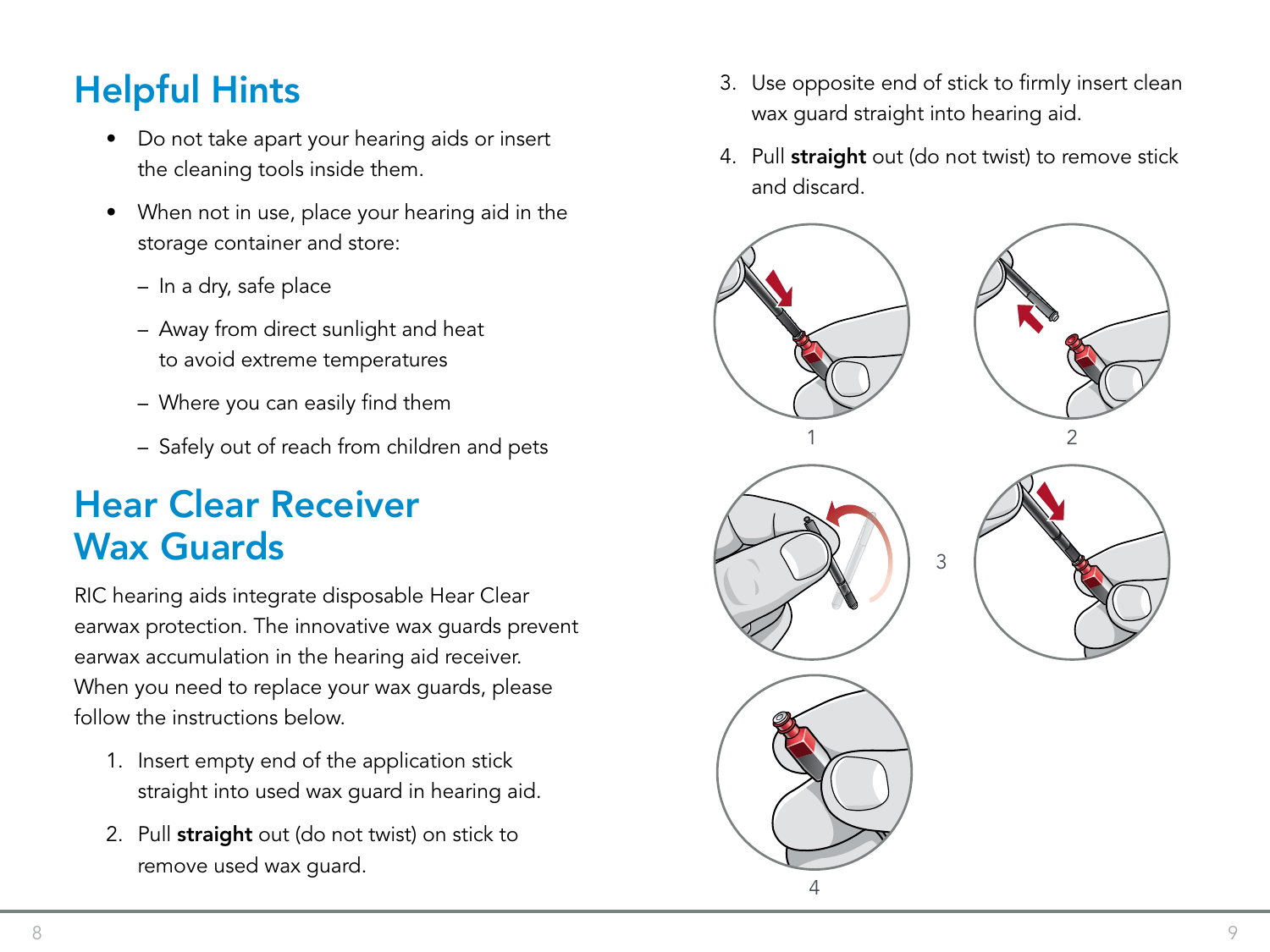# Download and **Connect to the Thrive (thrive)** Hearing Control App



The Thrive Hearing Control app makes it easy to control and adjust your 2.4 GHz rechargeable hearing aids with your compatible Apple® or Android™ device. Downloading and connecting to the app is easy; refer to the Thrive Hearing Control app User Guide or visit audibel.com/thrivesupport for additional information, such as:

- Integrated sensors and artificial intelligence features\*
- Automatic and custom memories
- Geotags
- SoundSpace
- Tinnitus management
- Find My Hearing Aids
- Alerts

*Visit audibel.com/thrivesupport for compatibility information. \*Available with Via Edge AI and Via AI hearing aids only.*

# Hearing Aid Information

|                       | Hearing aid model: <b>Example 2019</b>                                                                                                                                                                                         |                |
|-----------------------|--------------------------------------------------------------------------------------------------------------------------------------------------------------------------------------------------------------------------------|----------------|
|                       |                                                                                                                                                                                                                                |                |
|                       |                                                                                                                                                                                                                                |                |
|                       |                                                                                                                                                                                                                                |                |
|                       |                                                                                                                                                                                                                                |                |
| Memory #              | Environment/<br>Listening Situation                                                                                                                                                                                            | Beep/Indicator |
|                       |                                                                                                                                                                                                                                |                |
|                       |                                                                                                                                                                                                                                |                |
|                       |                                                                                                                                                                                                                                |                |
|                       |                                                                                                                                                                                                                                |                |
|                       | Special instructions: example, the state of the state of the state of the state of the state of the state of the state of the state of the state of the state of the state of the state of the state of the state of the state |                |
|                       |                                                                                                                                                                                                                                |                |
|                       |                                                                                                                                                                                                                                |                |
|                       |                                                                                                                                                                                                                                |                |
| Hearing professional: |                                                                                                                                                                                                                                |                |
|                       |                                                                                                                                                                                                                                |                |
|                       |                                                                                                                                                                                                                                |                |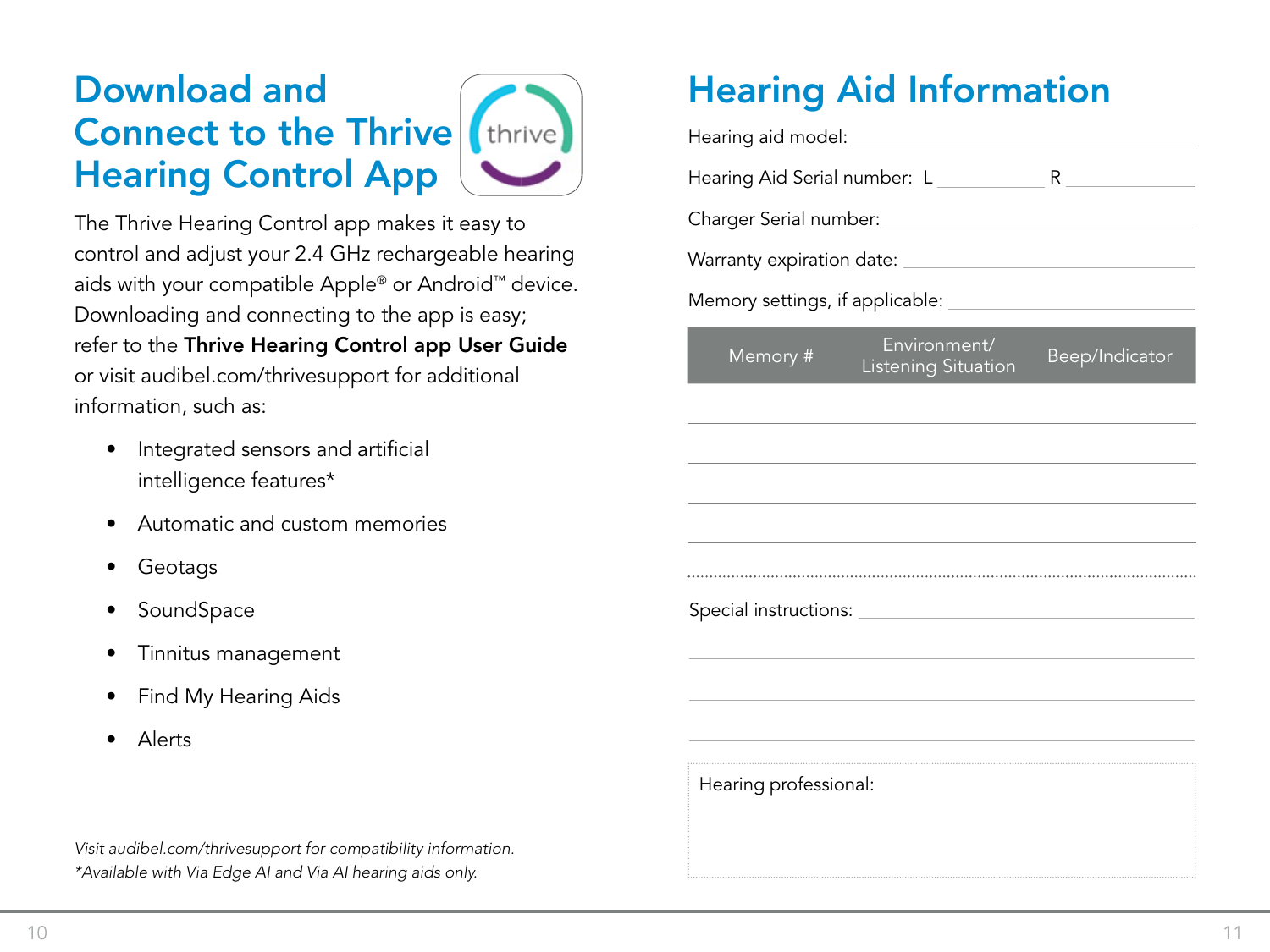# Limited Warranty

This Limited Warranty provided by Audibel, to you, the original purchaser of a Audibel hearing aid, covers your new hearing aid when sold by a hearing professional authorized by Audibel. This Limited Warranty is a general guide and may vary by purchase. The duration of this Limited Warranty begins when you first take delivery of your hearing aid from an authorized hearing professional and ends thirty-six (36), twenty four (24) or twelve (12) months later ("warranty period"):

36 months: Via Edge Al/Via Al/Via 2400 Via Edge AI/Via AI/Via 2000 Via Edge AI/Via AI/Via 1600

24 months: Via Edge Al/Via Al/Via 1200 12 months: Via Edge Al/Via Al/Via 1000

## Limitation on Duration of Implied Warranties

IMPLIED WARRANTIES, IF ANY, ARISING BY WAY OF STATE LAW, INCLUDING ANY IMPLIED WARRANTY OF MERCHANTABILITY AND/OR ANY IMPLIED WARRANTY OF FITNESS FOR A PARTICULAR PURPOSE, ARE LIMITED IN DURATION TO THE WARRANTY PERIOD. There is no warranty of any nature made by Audibel beyond this Limited Warranty. No person has authority to enlarge, amend, or modify this Limited Warranty. Audibel is not responsible for any undertaking, representation, or warranty (written, express, or implied) made by any hearing professional or other person beyond those expressly set forth in this Limited Warranty.

Some states do not allow limitations on how long an implied warranty lasts, so the above limitation may not apply to you.

## What this Limited Warranty Covers

This Limited Warranty covers only a "defect" in the workmanship performed and/or materials used to manufacture your hearing aid.

"Defect" means the failure of the workmanship performed and/or materials used to conform the hearing aid to Audibel's design and manufacturing specifications and tolerances.

Your hearing professional may have issued a warranty or service plan that goes beyond the provisions of this Limited Warranty. Please contact him or her for further information.

Audibel will either replace the hearing aid or repair any covered defect in your hearing aid, provided that you deliver your hearing aid to one of Audibel's authorized hearing professionals and notify the hearing professional of the defect during the warranty period and within thirty (30) days of discovering the defect. There will be no cost to you for Audibel's repair or replacement of the aid itself, but the hearing professional may charge a fee for services he or she provides. Performance of warranty repairs on your hearing aid shall not extend the duration of the warranty period. Any repairs performed on your hearing aid after the warranty period has expired shall be considered "good will" repairs, which shall not alter the terms of this Limited Warranty.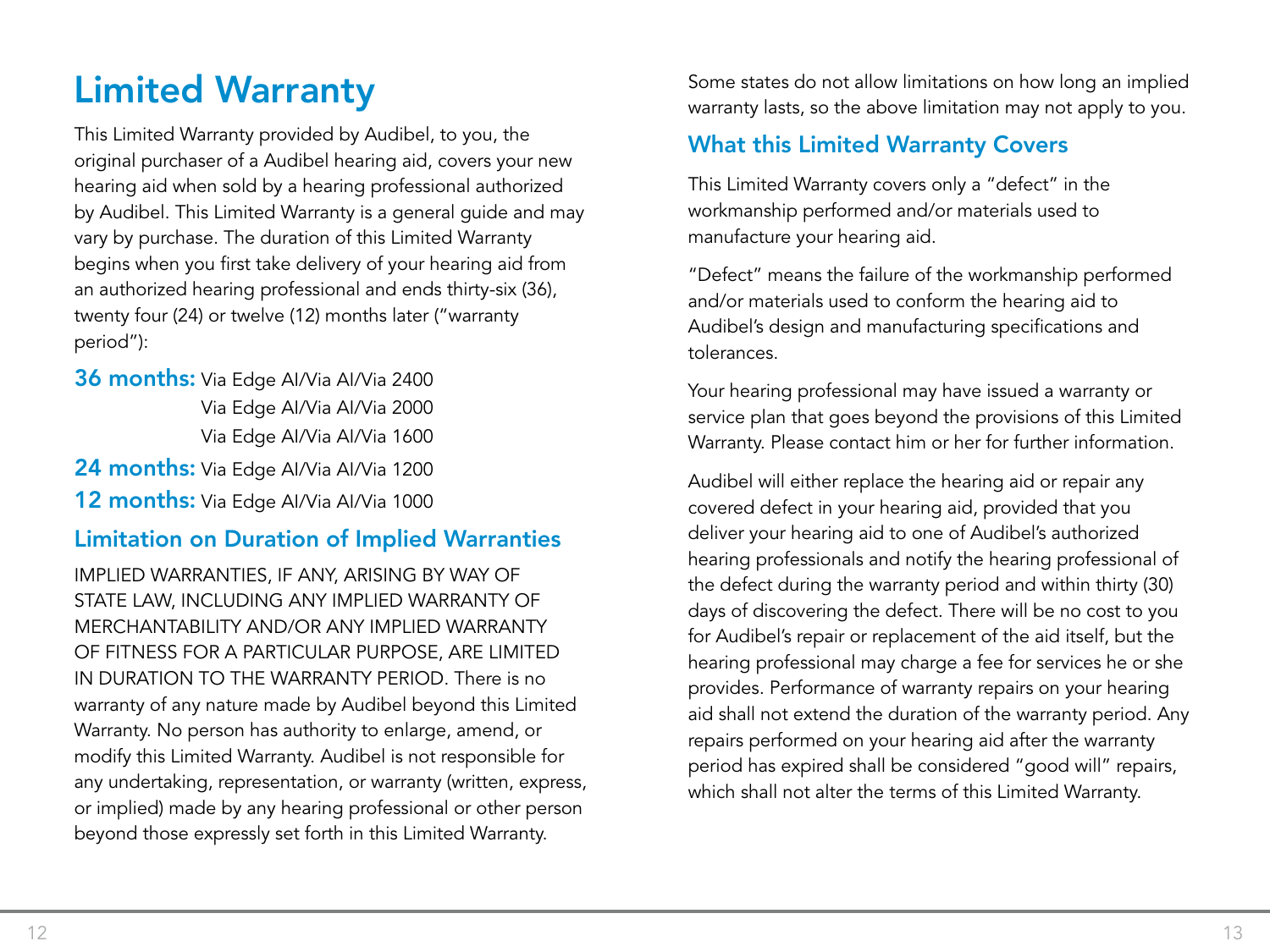## How to Obtain Warranty Service

Deliver your hearing aid (at your expense) to the Audibel authorized hearing professional from whom you purchased it. If that professional is unavailable, visit www.audibel.com or call the toll-free telephone number on the back of the Operations Manual to locate another authorized Audibel hearing professional.

## What this Limited Warranty Does Not Cover

Batteries, earmolds, accessories, or damage to your hearing aid caused by misuse or neglect, accident, unauthorized alteration, or failure to provide reasonable and necessary maintenance and cleaning.

## Disclaimer of Consequential and Incidental **Damages**

THE PURCHASER SHALL NOT BE ENTITLED TO RECOVER FROM AUDIBEL ANY CONSEQUENTIAL OR INCIDENTAL DAMAGES RESULTING FROM ANY DEFECT IN THE HEARING AID, INCLUDING BY WAY OF EXAMPLE ONLY, EXPENSES TO DELIVER THE HEARING AID TO AN AUTHORIZED HEARING PROFESSIONAL, HOTEL ROOMS, OR LOST WAGES. THIS EXCLUSION AND DISCLAIMER OF CONSEQUENTIAL AND INCIDENTAL DAMAGES SHALL BE DEEMED INDEPENDENT OF, AND SHALL SURVIVE, ANY FAILURE OF THE ESSENTIAL PURPOSE OF ANY REMEDY OF THIS LIMITED WARRANTY. Some states do not allow the exclusion or limitation of consequential or incidental damages, so the above exclusions may not apply to you.

## Your Legal Remedies

THIS LIMITED WARRANTY DOES NOT "EXTEND TO FUTURE PERFORMANCE." ANY ACTION TO ENFORCE THIS LIMITED WARRANTY OR ANY IMPLIED WARRANTIES MAY AND SHALL NOT BE COMMENCED MORE THAN 90 DAYS AFTER THE EXPIRATION OF THE WARRANTY PERIOD. THE PERFORMANCE OF REPAIRS SHALL NOT SUSPEND THIS LIMITATIONS PERIOD FROM EXPIRING. UNDER NO CIRCUMSTANCES SHALL AUDIBEL BE OBLIGATED TO REFUND ALL OR ANY PART OF THE PURCHASE PRICE OF THE HEARING AID. Some states do not allow the reduction in the limitation period, so the above reduction in the limitation period may not apply to you. This warranty gives you specific legal rights. You may also have other rights which vary from state to state. This warranty is valid only in the United States.

Product specification may be obtained from your hearing professional.

Attention Hearing Professionals: For product specification please visit AudibelPro.com/Via-AI.

# M/T Ratings

| RIC Rechargeable |  |
|------------------|--|